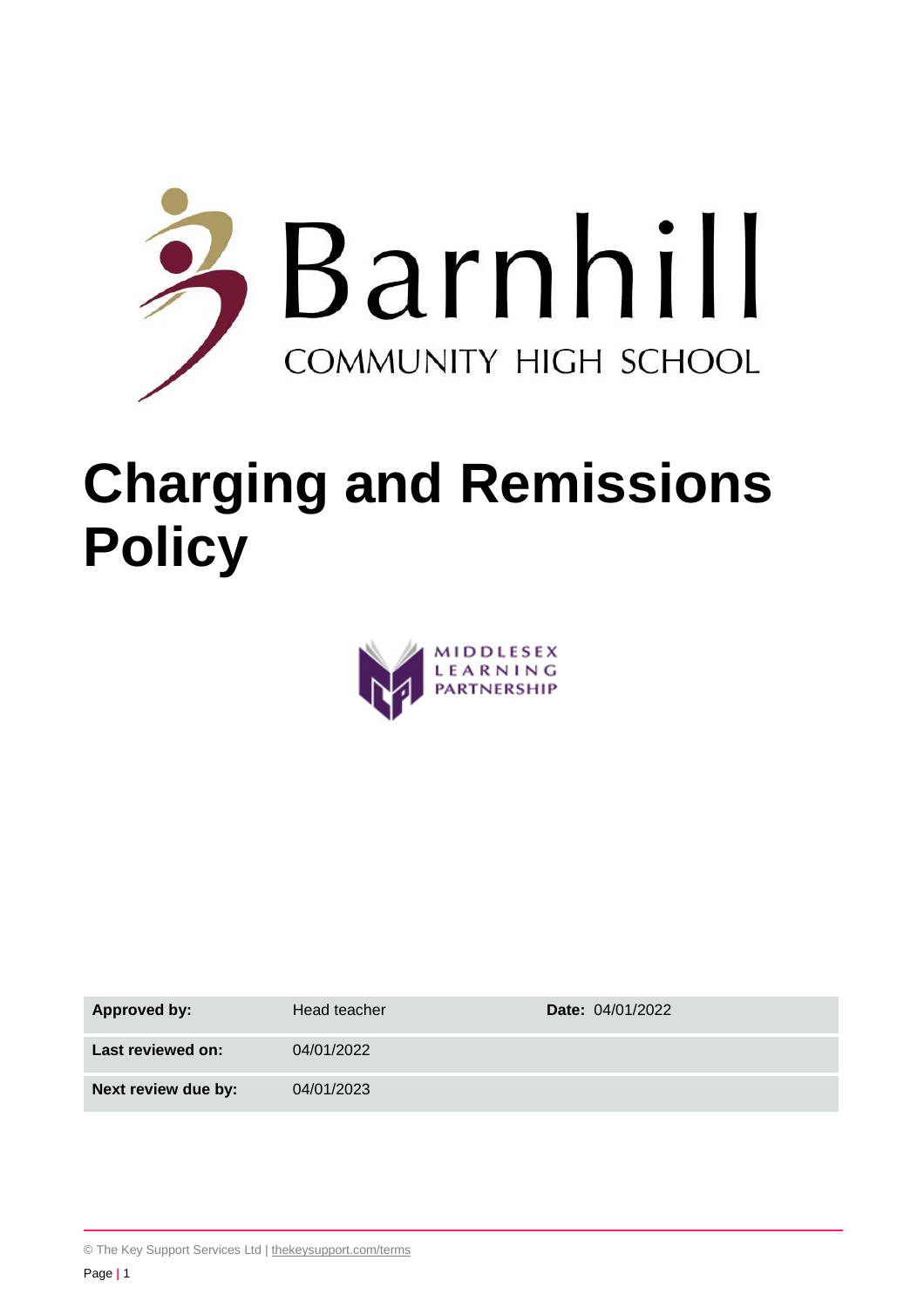# **Contents**

# <span id="page-1-0"></span>**1. Aims**

Our school aims to:

- Have robust, clear processes in place for charging and remissions
- $\triangleright$  Clearly set out the types of activity that can be charged for and when charges will and will not be made
- $\triangleright$  Offer a range of activities and visits whilst minimising the financial barriers that may prevent some pupils from taking full advantage of these opportunities

# <span id="page-1-1"></span>**2. Legislation and guidance**

This policy is based on advice from the Department for Education (DfE) on [charging for school activities](https://www.gov.uk/government/publications/charging-for-school-activities) and [the Education Act 1996,](http://www.legislation.gov.uk/ukpga/1996/56/part/VI/chapter/III) sections 449 to 462 of which set out the law on charging for school activities in England. Academies are required to comply with this Act through their funding agreements.

It's also based on guidance from the DfE on [statutory policies for schools and academy trusts.](https://www.gov.uk/government/publications/statutory-policies-for-schools-and-academy-trusts/statutory-policies-for-schools-and-academy-trusts)

This policy complies with our funding agreement and articles of association.

# <span id="page-1-2"></span>**3. Definitions**

- **Charge**: a fee payable for specifically defined activities
- **Remission**: the cancellation of a charge which would normally be payable

# <span id="page-1-3"></span>**4. Roles and responsibilities**

## **4.1 The governing board**

The governing board has overall responsibility for approving the charging and remissions policy, but can delegate this to a committee, an individual governor or the headteacher.

The governing board also has overall responsibility for monitoring the implementation of this policy.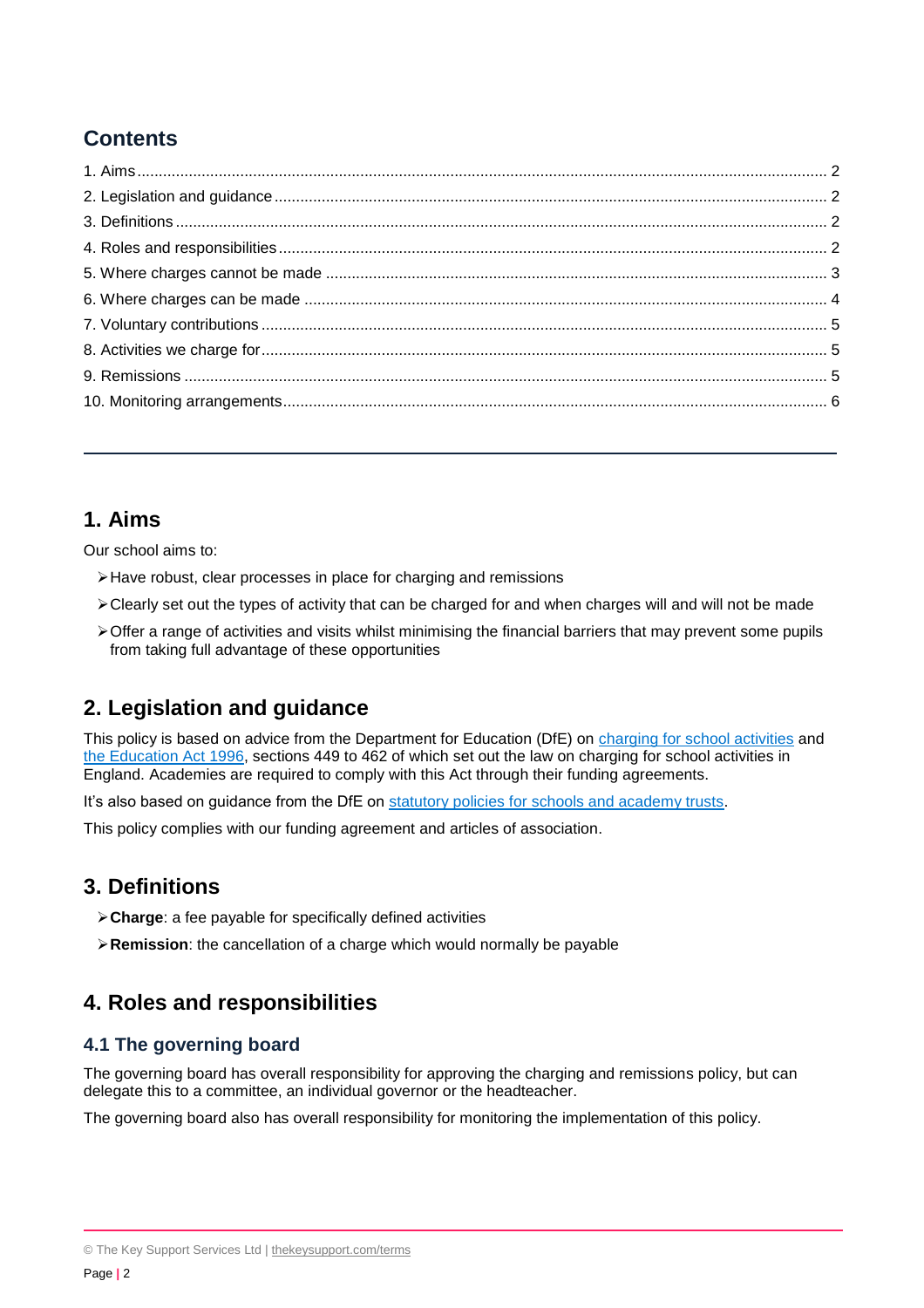Responsibility for approving the charging and remissions policy has been delegated to the Head teacher Monitoring the implementation of this policy has been delegated to the Finance Director

#### **4.2 Headteachers**

The headteacher is responsible for ensuring staff are familiar with the charging and remissions policy, and that it is being applied consistently.

## **4.3 Staff**

Staff are responsible for:

- $\triangleright$  Implementing the charging and remissions policy consistently
- Notifying the headteacher of any specific circumstances which they are unsure about or where they are not certain if the policy applies

The school will provide staff with appropriate training in relation to this policy and its implementation.

#### **4.4 Parents**

Parents are expected to notify staff or the headteacher of any concerns or queries regarding the charging and remissions policy.

## <span id="page-2-0"></span>**5. Where charges cannot be made**

Below we set out what we **cannot** charge for:

#### **5.1 Education**

- Admission applications
- Education provided during school hours (including the supply of any materials, books, instruments or other equipment)
- Education provided outside school hours if it is part of:
	- The National Curriculum
	- A syllabus for a prescribed public examination that the pupil is being prepared for at the school
	- Religious education
- $\triangleright$  Instrumental or vocal tuition, for pupils learning individually or in groups, unless the tuition is provided at the request of the pupil's parent
- $\triangleright$  Entry for a prescribed public examination if the pupil has been prepared for it at the school
- $\triangleright$  Examination re-sit(s) if the pupil is being prepared for the re-sit(s) at the school

#### **5.2 Transport**

- $\triangleright$  Transporting registered pupils to or from the school premises, where the local authority has a statutory obligation to provide transport
- Transporting registered pupils to other premises where the governing board or local authority has arranged for pupils to be educated
- Transport that enables a pupil to meet an examination requirement when he or she has been prepared for that examination at the school
- Transport provided in connection with an educational visit

## **5.3 Residential visits**

<sup>©</sup> The Key Support Services Ltd | [thekeysupport.com/terms](https://thekeysupport.com/terms-of-use)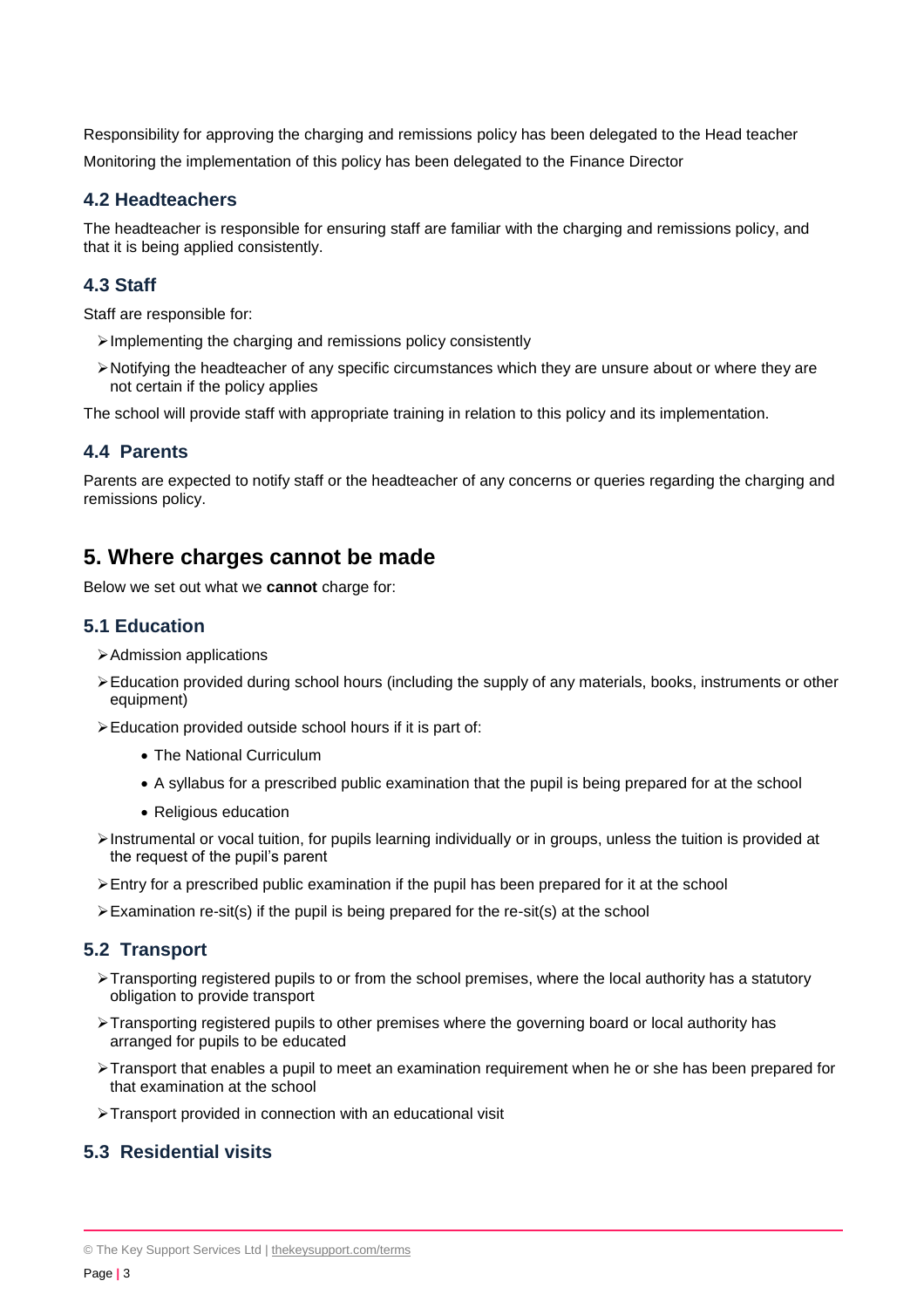- Education provided on any visit that takes place during school hours
- Education provided on any visit that takes place outside school hours if it is part of:
	- The National Curriculum
	- A syllabus for a prescribed public examination that the pupil is being prepared for at the school
	- Religious education
- Supply teachers, covering for teachers who are absent from school, accompanying pupils on a residential visit

## <span id="page-3-0"></span>**6. Where charges can be made**

Below we set out what we **can** charge for:

#### **6.1 Education**

- Any materials, books, instruments or equipment, where the child's parent wishes him or her to own them
- Optional extras (see section 6.2)
- Music and vocal tuition, in limited circumstances (see section 6.3)
- Certain early years provision
- Community facilities
- Examination re-sit(s) if the pupil is being prepared for the re-sit(s) at the school **and** the pupil fails, without good reason, to meet any examination requirement for a syllabus

#### **6.2 Optional extras**

We are able to charge for activities known as 'optional extras'. In these cases, schools can charge for providing materials, books, instruments or equipment. The following are optional extras:

Education provided outside of school time that is not part of:

- The National Curriculum
- A syllabus for a prescribed public examination that the pupil is being prepared for at the school
- Religious education
- $\triangleright$  Examination entry fee(s) if the registered pupil has not been prepared for the examination(s) at the school
- $\triangleright$  Transport (other than transport that is required to take the pupil to school or to other premises where the local authority or governing board has arranged for the pupil to be provided with education)
- $\triangleright$  Board and lodging for a pupil on a residential visit
- $\triangleright$  Extended day services offered to pupils (such as breakfast clubs, after-school clubs, tea and supervised homework sessions)
- $\triangleright$  When calculating the cost of optional extras, an amount may be included in relation to:
- $\triangleright$  Any materials, books, instruments or equipment provided in connection with the optional extra
- $\triangleright$  The cost of buildings and accommodation
- $\triangleright$  Non-teaching staff
- $\triangleright$  Teaching staff engaged under contracts for services purely to provide an optional extra (including supply teachers engaged specifically to provide the optional extra)
- $\triangleright$  The cost, or an appropriate proportion of the costs, for teaching staff employed to provide tuition in playing a musical instrument, or vocal tuition, where the tuition is an optional extra

© The Key Support Services Ltd | [thekeysupport.com/terms](https://thekeysupport.com/terms-of-use)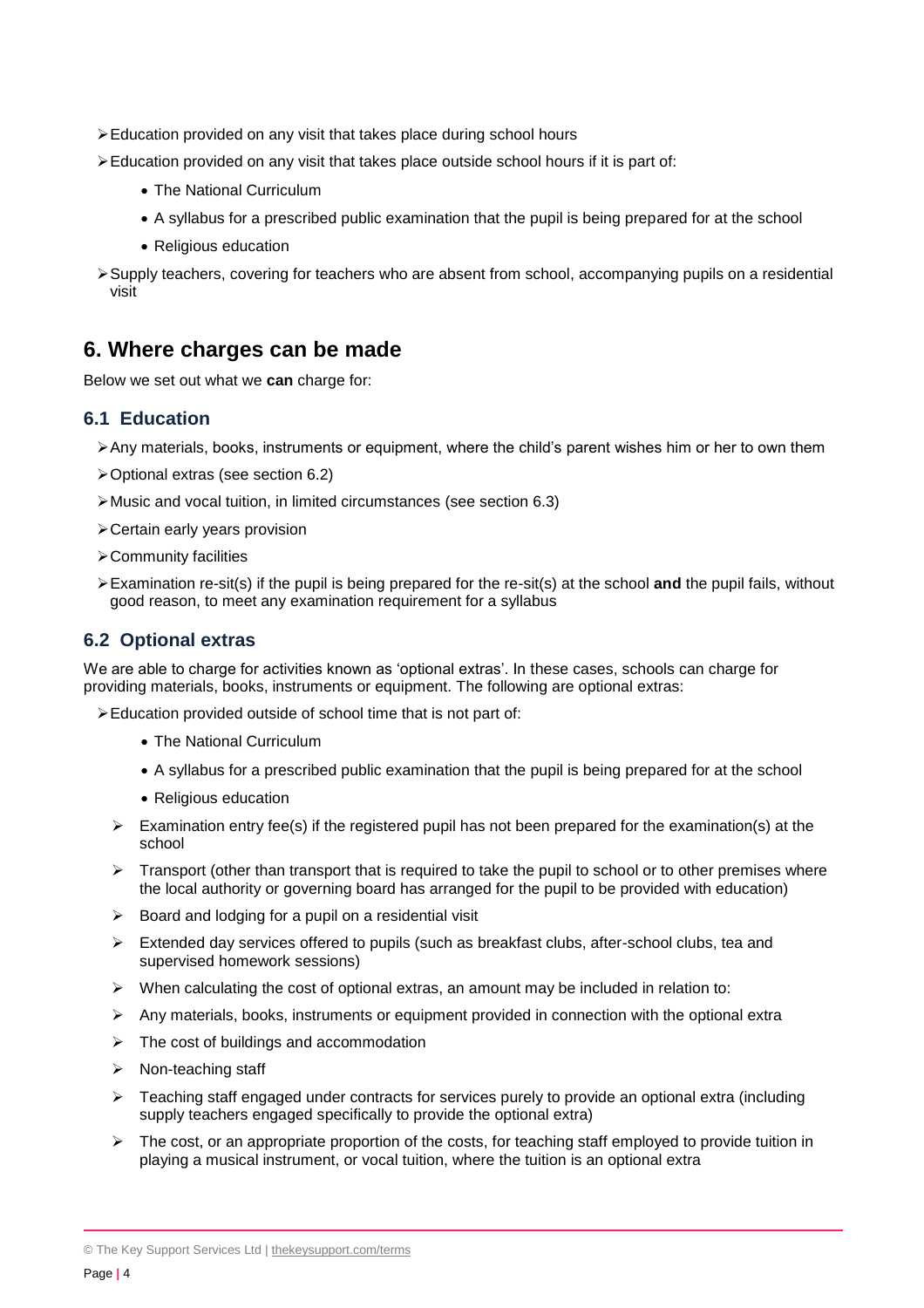Any charge made in respect of individual pupils will not be greater than the actual cost of providing the optional extra activity, divided equally by the number of pupils participating.

Any charge will not include an element of subsidy for any other pupils who wish to take part in the activity but whose parents are unwilling or unable to pay the full charge.

In cases where a small proportion of the activity takes place during school hours, the charge cannot include the cost of alternative provision for those pupils who do not wish to participate.

Parental agreement is necessary for the provision of an optional extra which is to be charged for.

#### **6.3 Music tuition**

Schools can charge for vocal or instrumental tuition provided either individually or to groups of pupils, provided that the tuition is provided at the request of the pupil's parent.

Charges may not exceed the cost of the provision, including the cost of the staff giving the tuition.

Charges cannot be made:

- $\triangleright$  If the teaching is an essential part of the National Curriculum
- $\triangleright$  If the teaching is provided under the first access to the Key Stage 2 instrumental and vocal tuition programme
- $\triangleright$  For a pupil who is looked after by a local authority

#### **6.4 Residential visits**

We can charge for board and lodging on residential visits, but the charge must not exceed the actual cost.

## <span id="page-4-0"></span>**7. Voluntary contributions**

As an exception to the requirements set out in section 5 of this policy, the school is able to ask for voluntary contributions from parents to fund activities which would not otherwise be possible.

Some activities for which the school may ask parents for voluntary contributions include:

- $\triangleright$  School trips
- $\triangleright$  Sporting activities

#### **There is no obligation for parents to make any contribution, and no child will be excluded from an activity if their parents are unwilling or unable to pay**.

If the school is unable to raise enough funds for an activity or visit then it will be cancelled.

## <span id="page-4-1"></span>**8. Activities we charge for**

The school will charge for the following activities:

Some sporting clubs when an outside agency is used to provide the activity.

The charge covers the activity and insurance costs.

For regular activities, the charges for each activity will be determined by the governing board and reviewed in January each year. Parents will be informed of the charges for the coming year in January each year.

## <span id="page-4-2"></span>**9. Remissions**

In some circumstances, the school may not charge for items or activities set out in sections 6 and 8 of this policy. This will be at the discretion of the governing board and will depend on the activity in question.